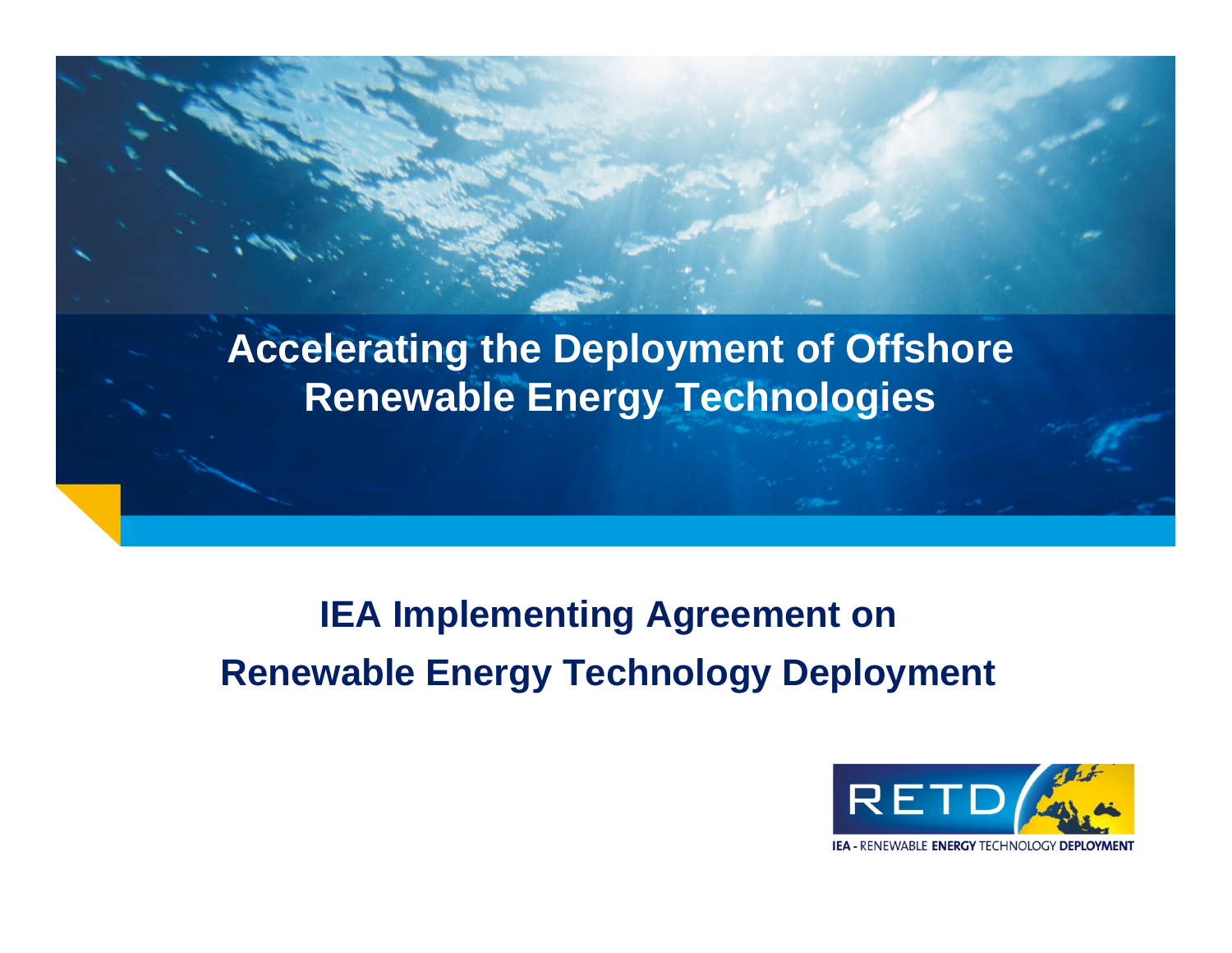

# **The mission of RETD is to accelerate the large-scale deployment of renewable energies**

RETD stands for "Renewable Energy Technology Deployment".

RETD is a policy-focused, technology cross-cutting platform that brings together the experience and best practices of some of the world's leading countries in renewable energy with the expertise of renowned consulting firms and academia.

- Created in 2005, RETD is an Implementing Agreement that functions under the legal framework of the International Energy Agency.
- Currently 10 countries are members of the RETD: Canada, Denmark, France, Germany, Ireland, Italy, Japan, the Netherlands, Norway and the United Kingdom.
- RETD commissions annually 5-7 studies. The reports and handbooks are publicly and freely available on the RETD's website at [www.iea-retd.org](http://www.iea-retd.org/).
- In addition, RETD organizes at least two workshops per year and presents at national and international events.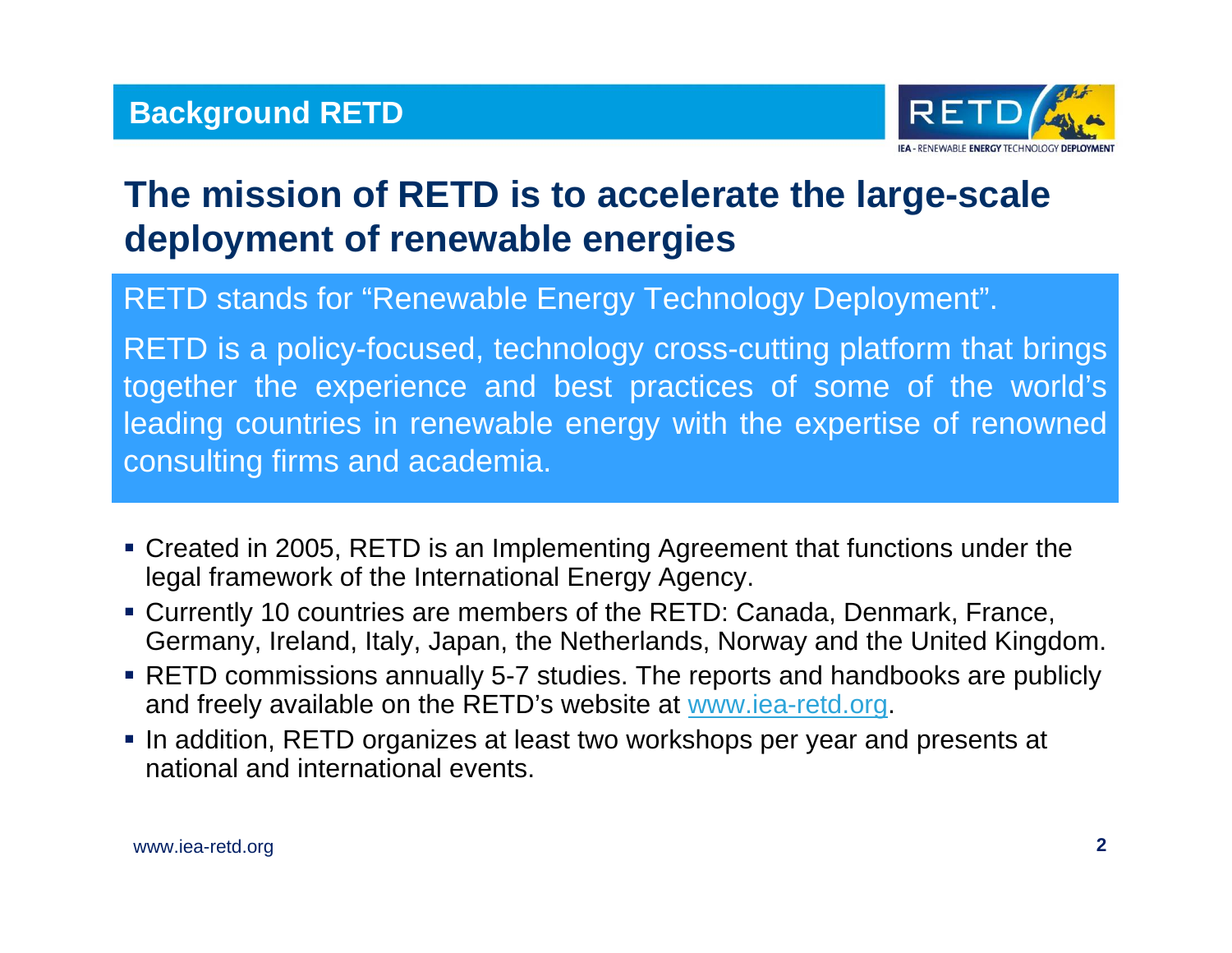

- Objective, Scope and Context
- Costs
- **Barriers**
- Model Policy Framework
- **Project Development Guidelines**
- Conclusions and Recommendations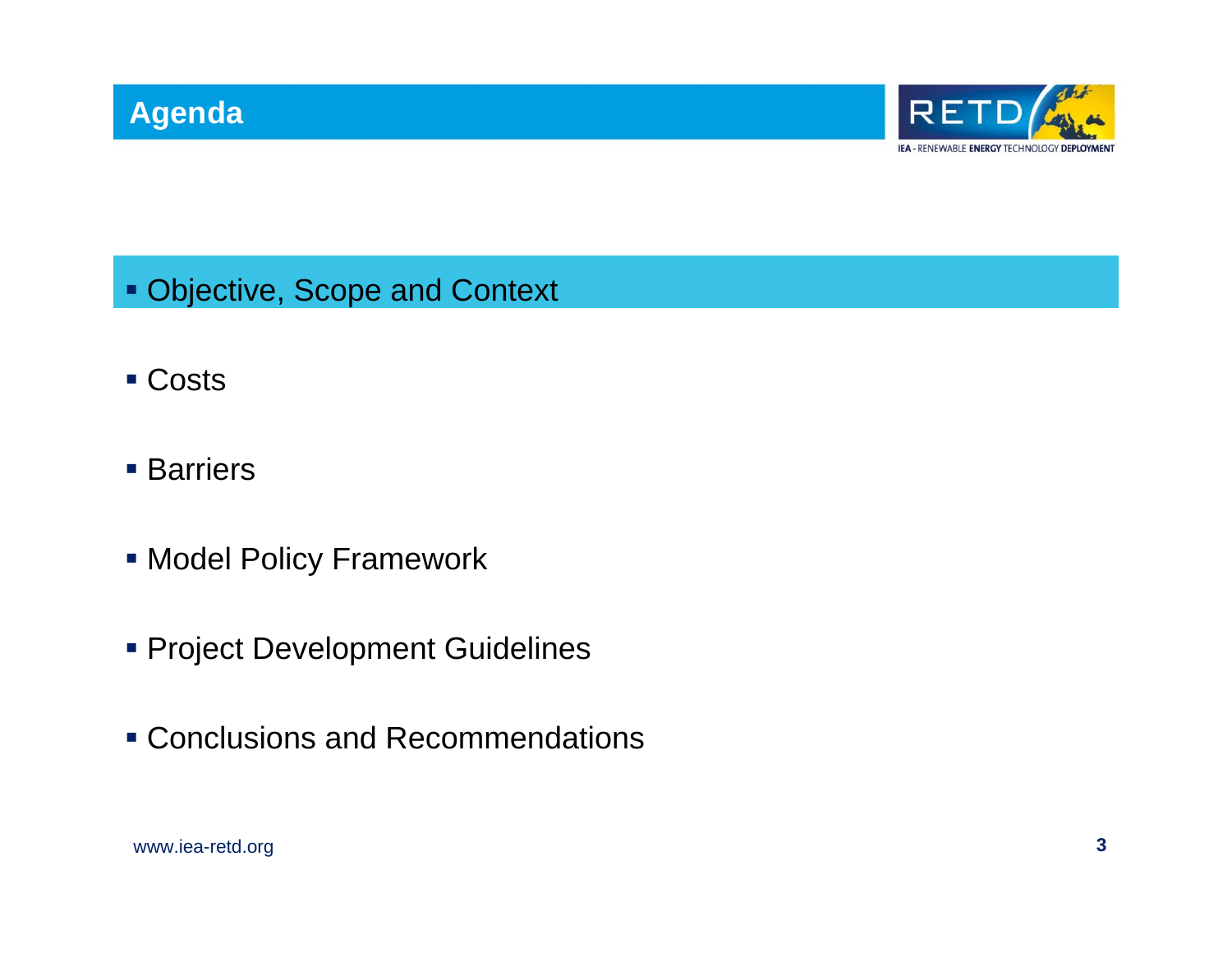

# **The study aims to foster offshore renewable energy technologies deployment.**

- In 2010, RETD appointed Mott MacDonald (**[http://www.mottmac.com](http://www.mottmac.com/)**/) to support its role of assisting policy makers and project developers to better understand the specifics of offshore renewable energy and to give them practical guidelines on how to foster its deployment.
- The report focuses on the ten RETD member countries (Canada, Denmark, France, Germany, Ireland, Italy, Japan, Netherlands, Norway, UK) as well as eight other countries which have shown activity in the marine renewable industry (Belgium, China, Finland, Portugal, Spain, Sweden, Taiwan and USA).
- Offshore wind, wave and tidal technologies are covered in this study.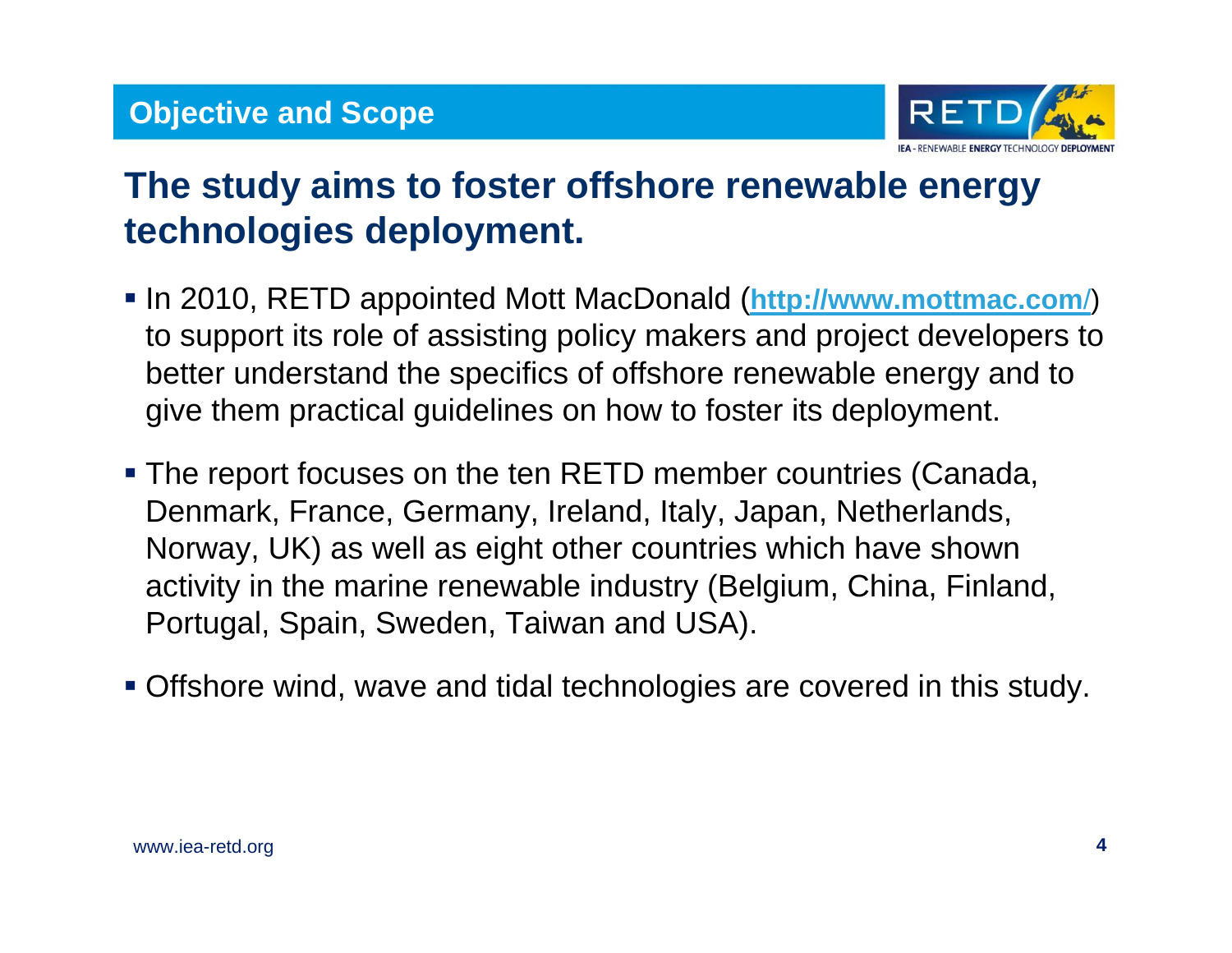

# **Offshore renewables can contribute significantly to world energy generation, under the right conditions.**

- **World energy consumption in 2009 reached 17,000 TWh/year.**
	- Growing demand is expected to continue to create a significant burden on global resources, while...
	- **....having a negative impact on the environment, and**
	- **....exacerbating energy security and reliability issues.**

 **World theoretical resource for offshore renewables is 260,000 – 330,000 TWh/year,** 

- **...** although practical potential will be lower (the global figure is not yet estimated).
- **Offshore renewables can significantly contribute to the energy mix in the medium** to longer-term, should the right political and economic conditions exist.
- This will help minimize further depletion of global resources and negative environmental impacts,
- **...while increasing energy security and reliability and creating economic** opportunities.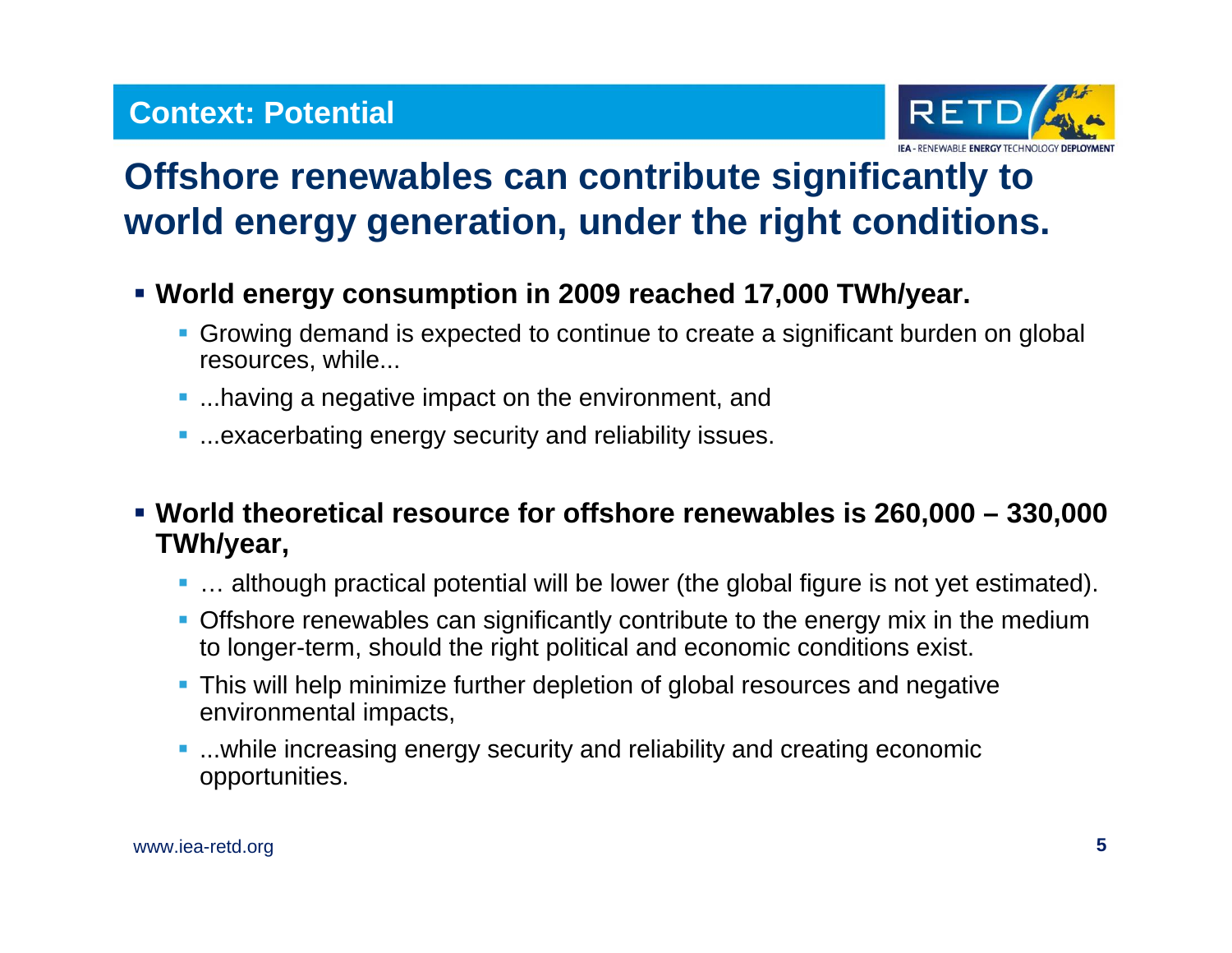### **Context: Technology**



# **Offshore wind is already commercial, wave and tidal technologies are reaching full scale demonstrators**

**Prinses Amalia Wind Park (formerly Q7)**



**Source: Mott MacDonald**

- **Commercial offshore wind projects have been operational since the 1990s.**
	- 45 offshore wind farms are operational (Jan 2011)
	- Cumulative installed capacity is 2964 MW at the end of 2010
	- **High growth industry but still maturing**
	- **Future advances: further offshore, deeper waters, larger** machines with new technologies
- **Wave and tidal devices are still being developed, with no clear front runner.**
	- **10 pilots projects are operational to date**
	- At different stages of development
	- **Large scale prototypes currently being tested**
	- First arrays (up to 10 MW) planned for 2012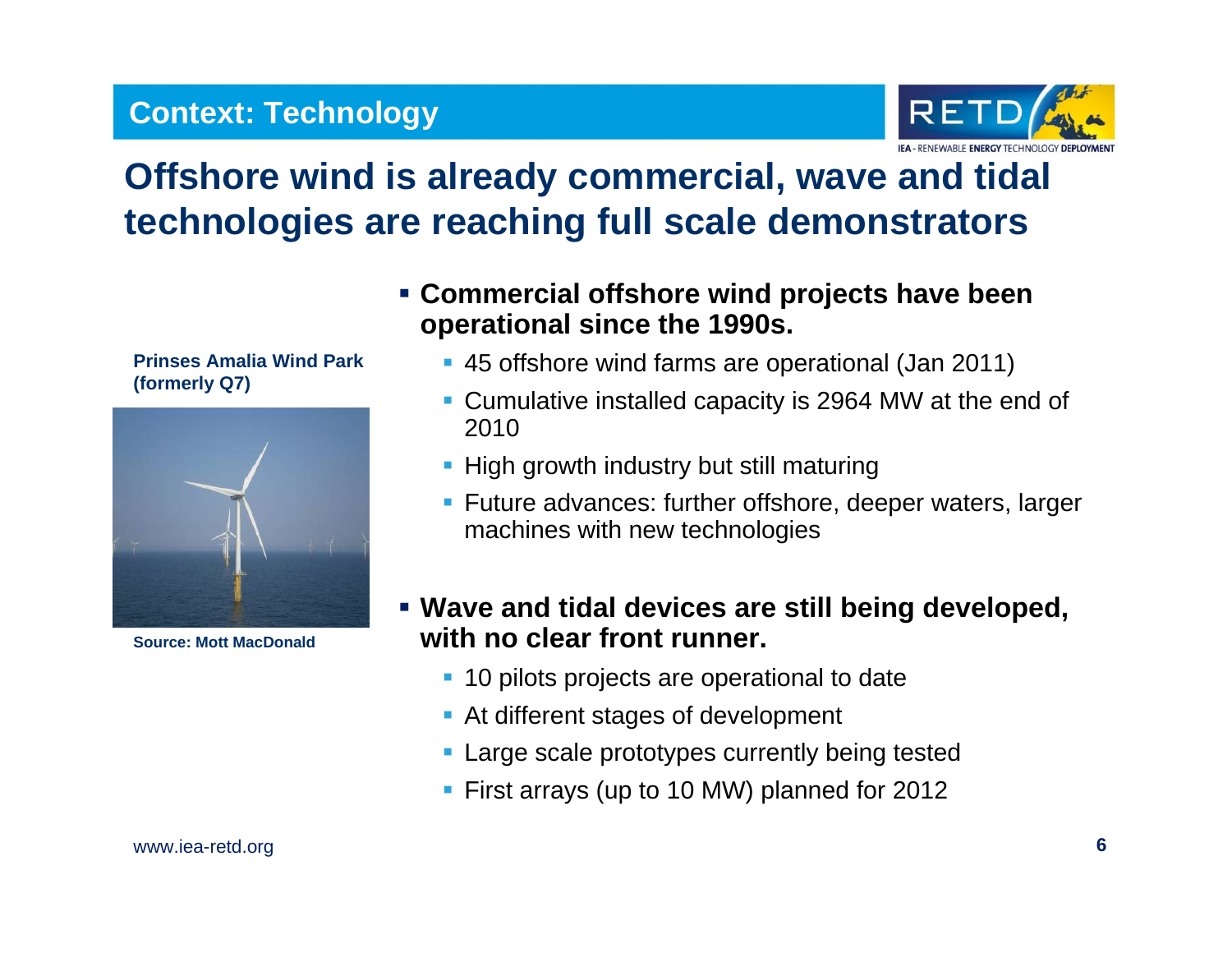

## **Risks can be mitigated to help project development**

- Offshore renewables have higher risks than onshore technologies
- Complete removal of these risks is not feasible
- Mitigation measures can reduce risks to acceptable levels for development



**Oyster 1 Wave Energy Device Source: Aquamarine Power**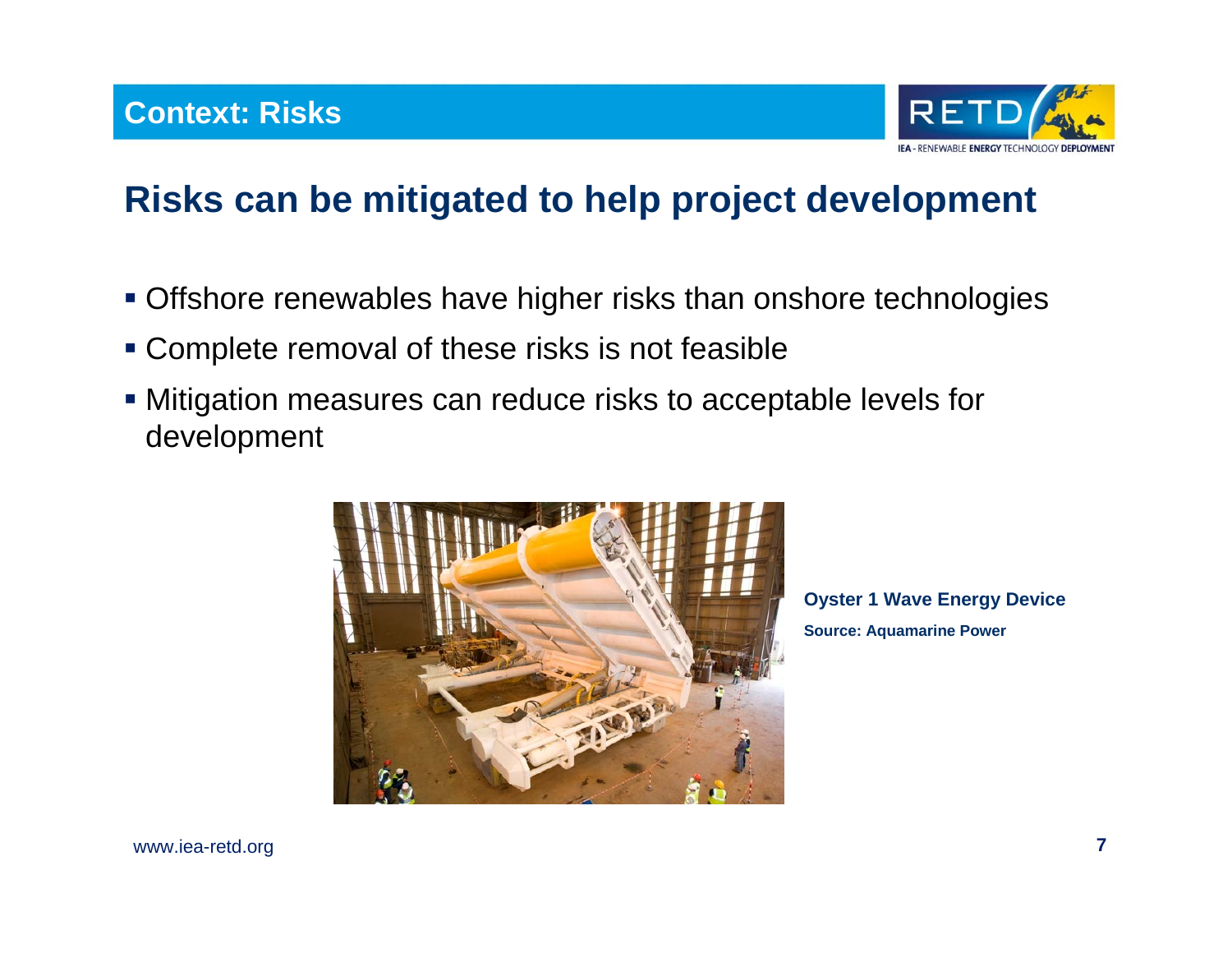

Objective, Scope and Context

### ■ Costs

- Barriers
- Model Policy Framework
- **Project Development Guidelines**
- Conclusions and Recommendations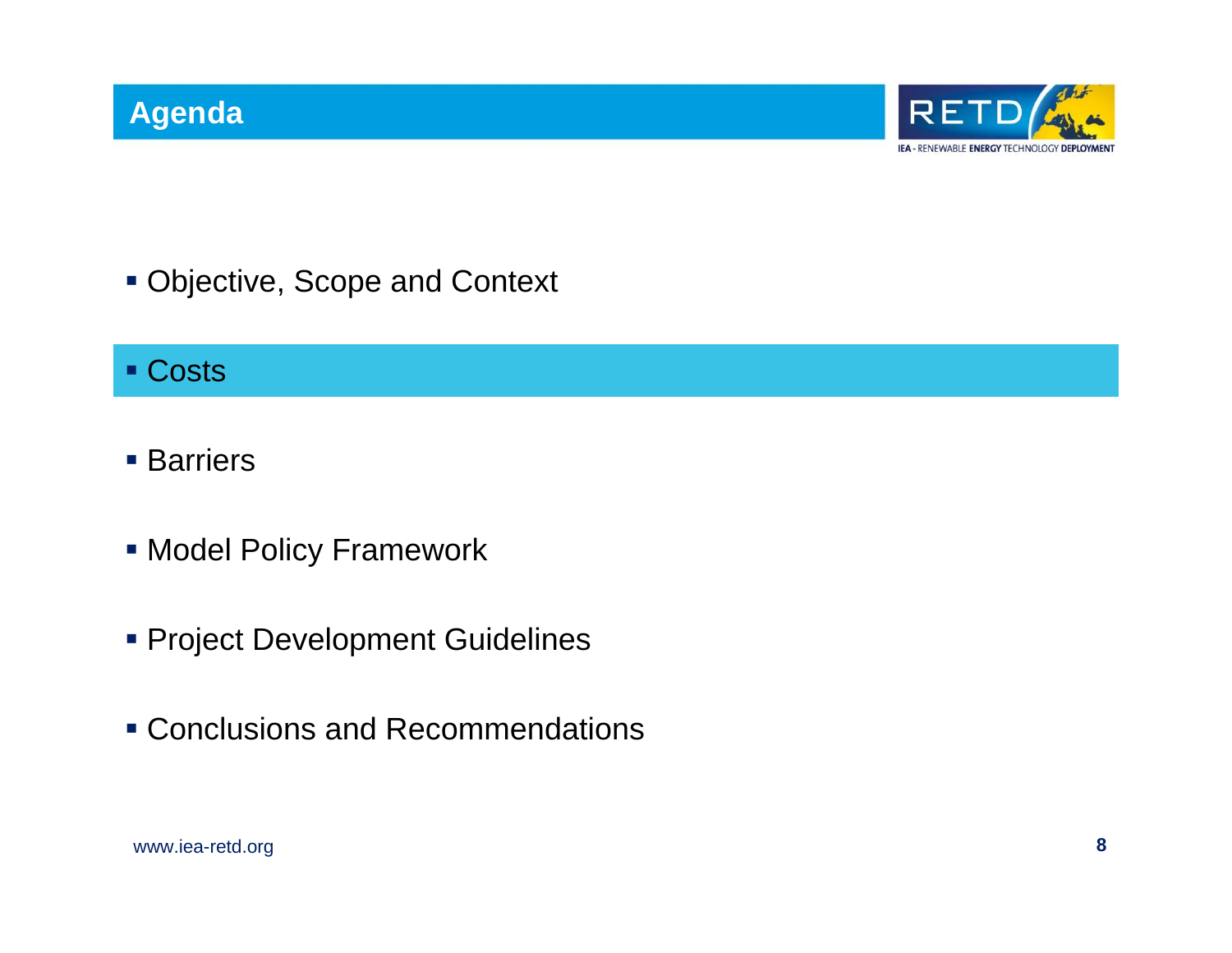

# **Offshore renewable technologies currently have a high cost of energy (COE).**

### **Offshore wind COE** for installed project

- Current COE: 120-250 €/MWh.
- **Future COE likely to decrease as supply chain develops and learning** rates take effect.

### **Wave and tidal COE** for installed project

- **Current COE: high, uncertain and technology dependent.**
- Future COE (first arrays and small farms):
	- Wave: 140-530 €/MWh
	- Tidal: 110-220 €/MWh

### **Current wholesale power prices**:

- EU: 45-65 €/MWh
- USA / Canada: 40-60 \$/MWh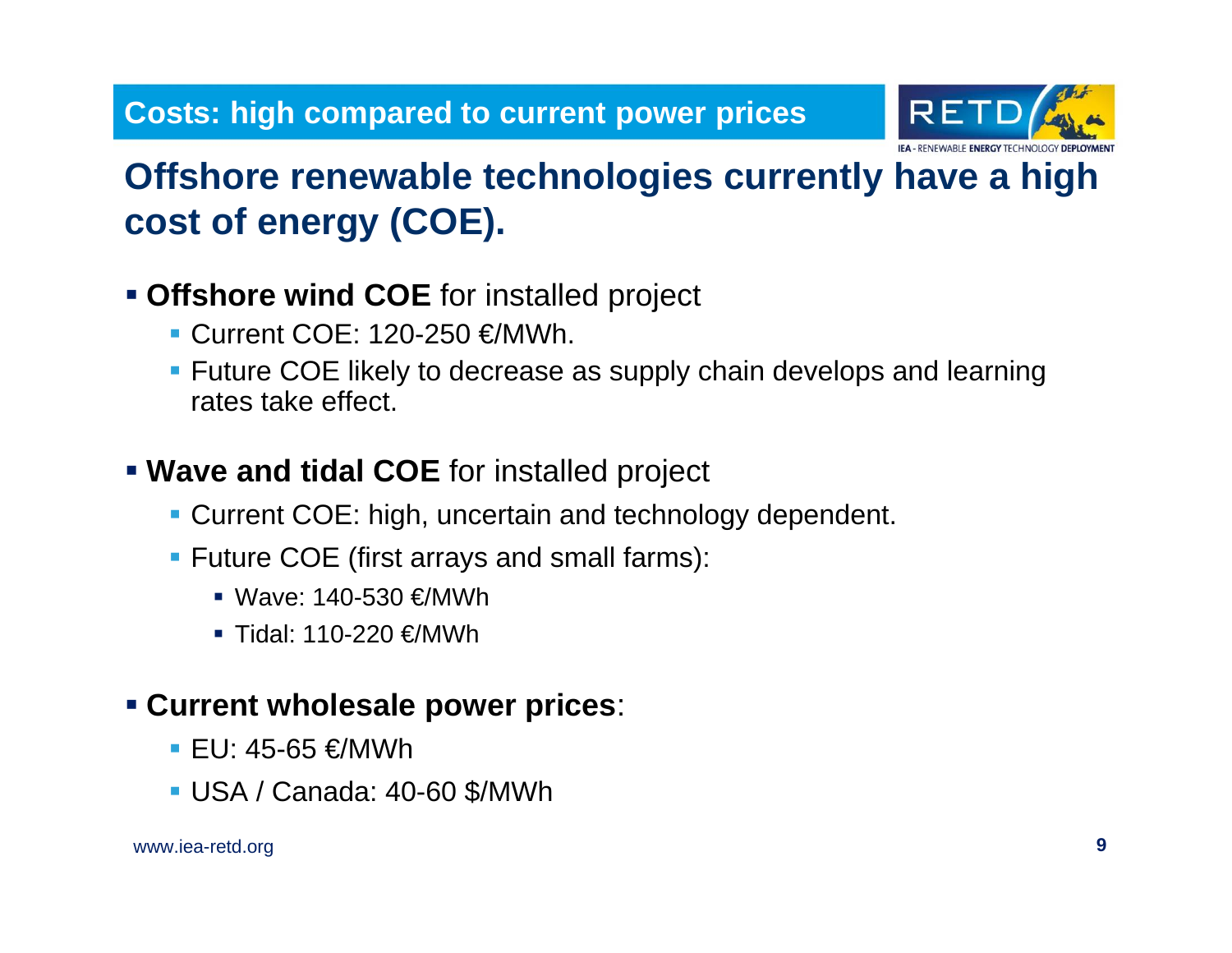### **Costs: key variables to project cost structure**



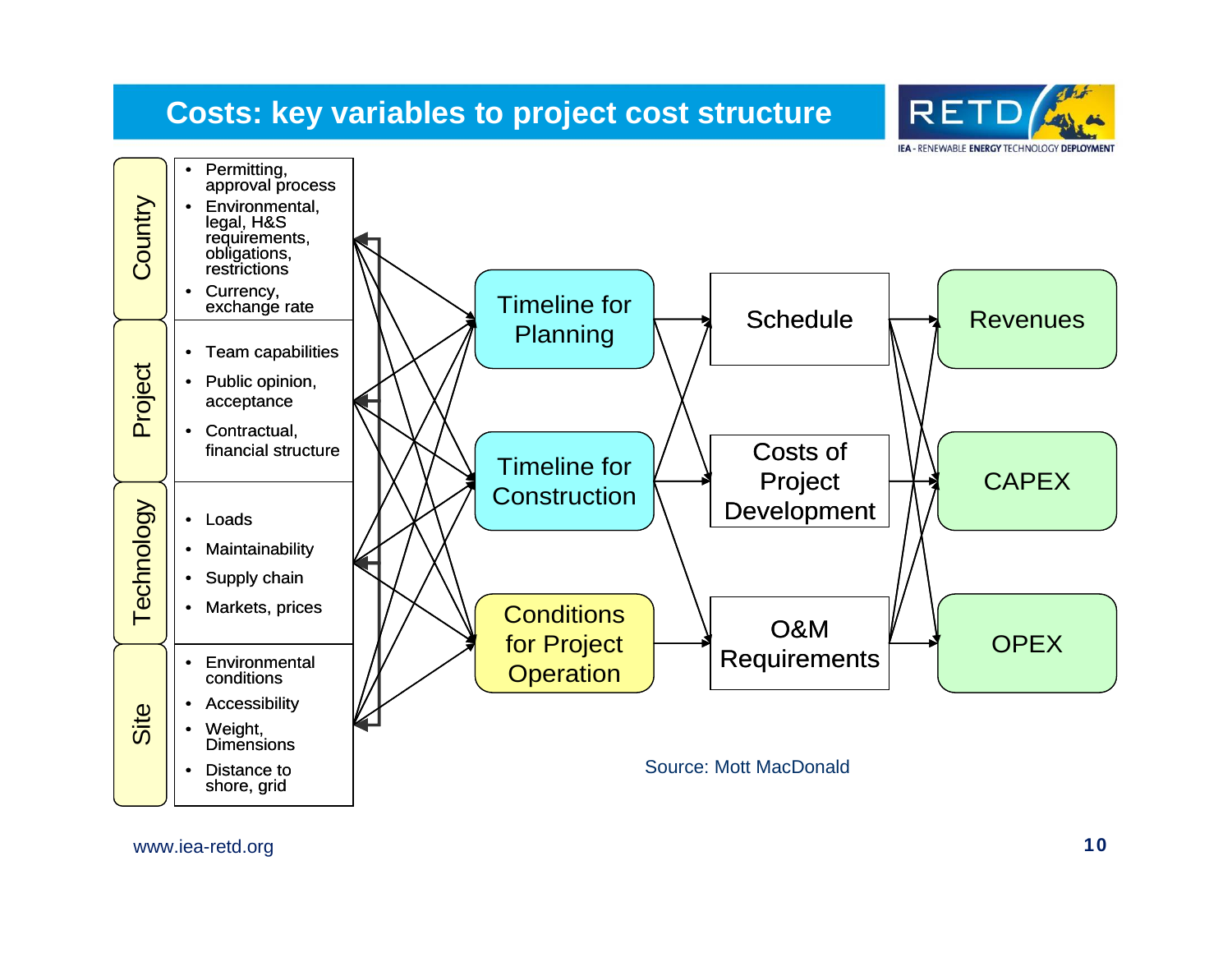

- Objective, Scope and Context
- Costs
- **Barriers**
- Model Policy Framework
- **Project Development Guidelines**
- Conclusions and Recommendations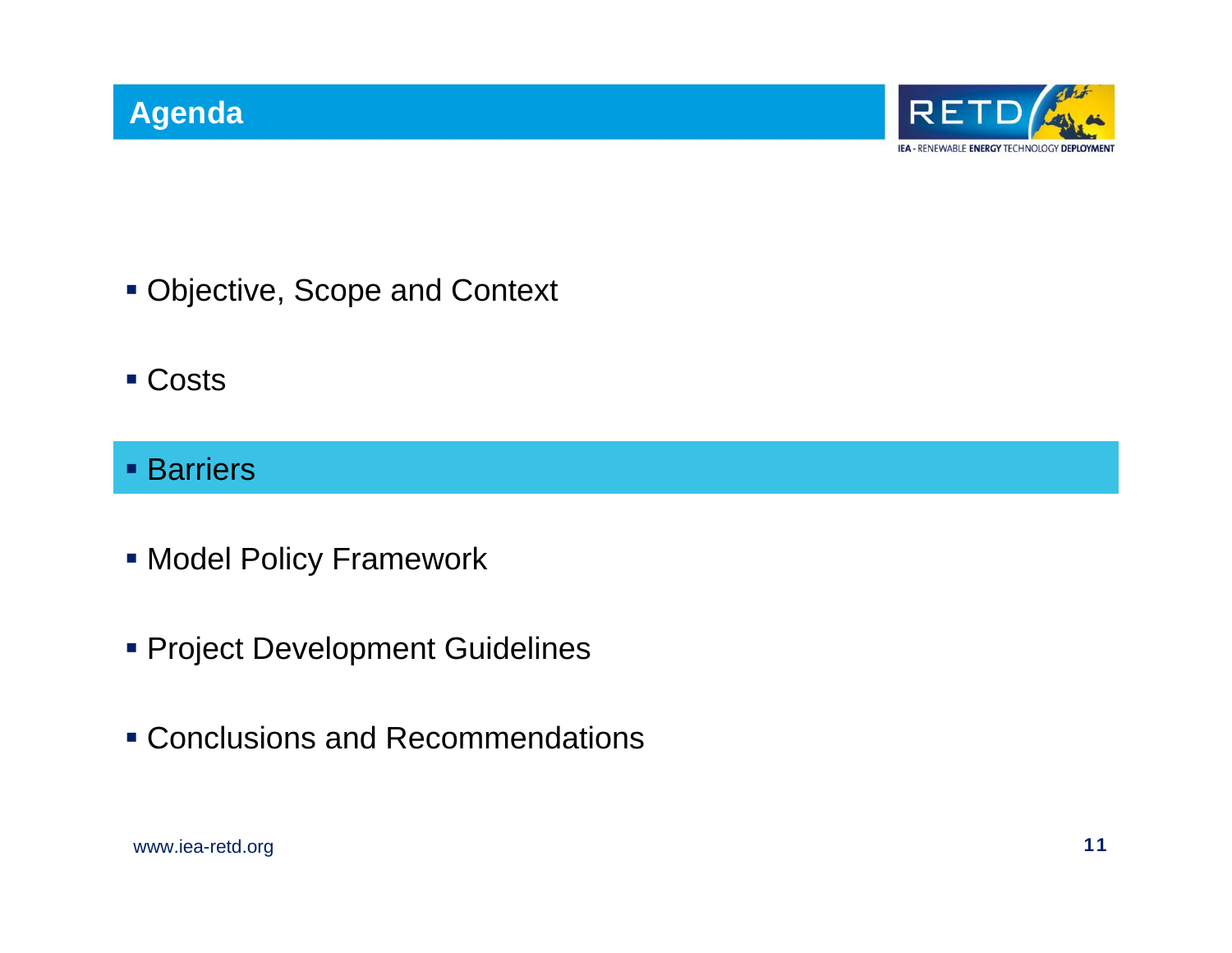#### **Barriers**



# **Offshore renewable energy technologies face a large number of barriers and challenges.**

- Access to **financing**
- Lack of **long term or stable policy** commitment and market opportunity
- **Complex planning and permitting**
- **Example 2** Lack of adequate funding for **Technology RD&D**
- **Others, including** 
	- **Health & Safety issues**
	- **Environmental** challenges
	- Competing **sea usage**
	- **Supply chain** issues
	- **Skills** shortages



**Thanet offshore wind farm**

**Source: Mott MacDonald**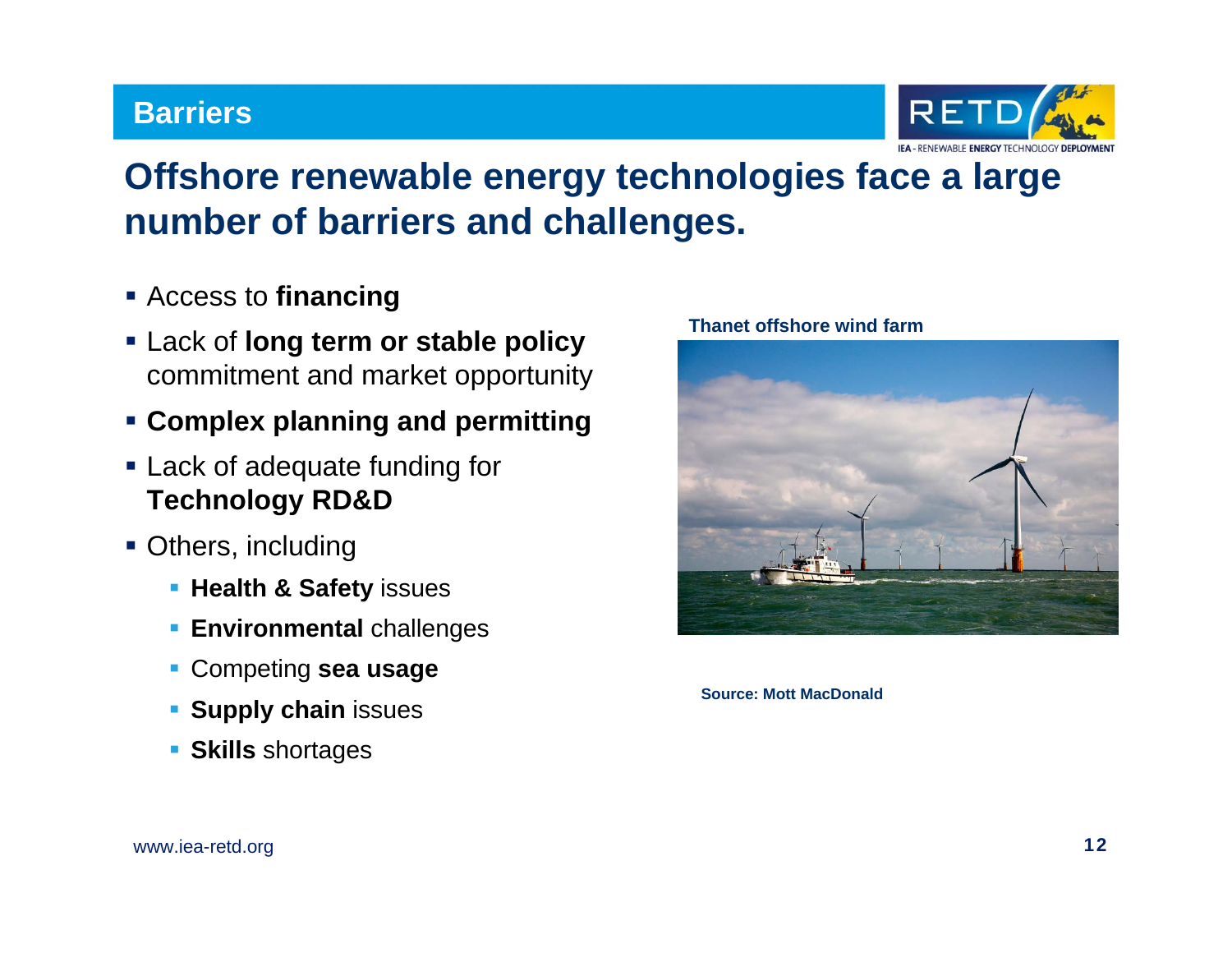### **Barriers - Financing**



# **Financing of marine projects is the biggest barrier for their deployment.**

- A combination of financial support mechanisms is required:
	- **RD&D public and private funding,**
	- Capital subsidies (market push) and revenue support (market pull)
- The scope, size and duration of support mechanisms are important to bring successful technologies and projects across the "Valley of Death"
- **Financing options:** 
	- **Balance sheet financing** 
		- Debt raised by corporations is cheaper
		- **Involve fewer parties**
		- Control and risk remain with owner
		- Capital intensive
	- Project finance (successfully implemented for offshore wind)
		- **Greater leverage of owners' funds**
		- **More expensive and greater complexity**
		- **Some control offered to lenders**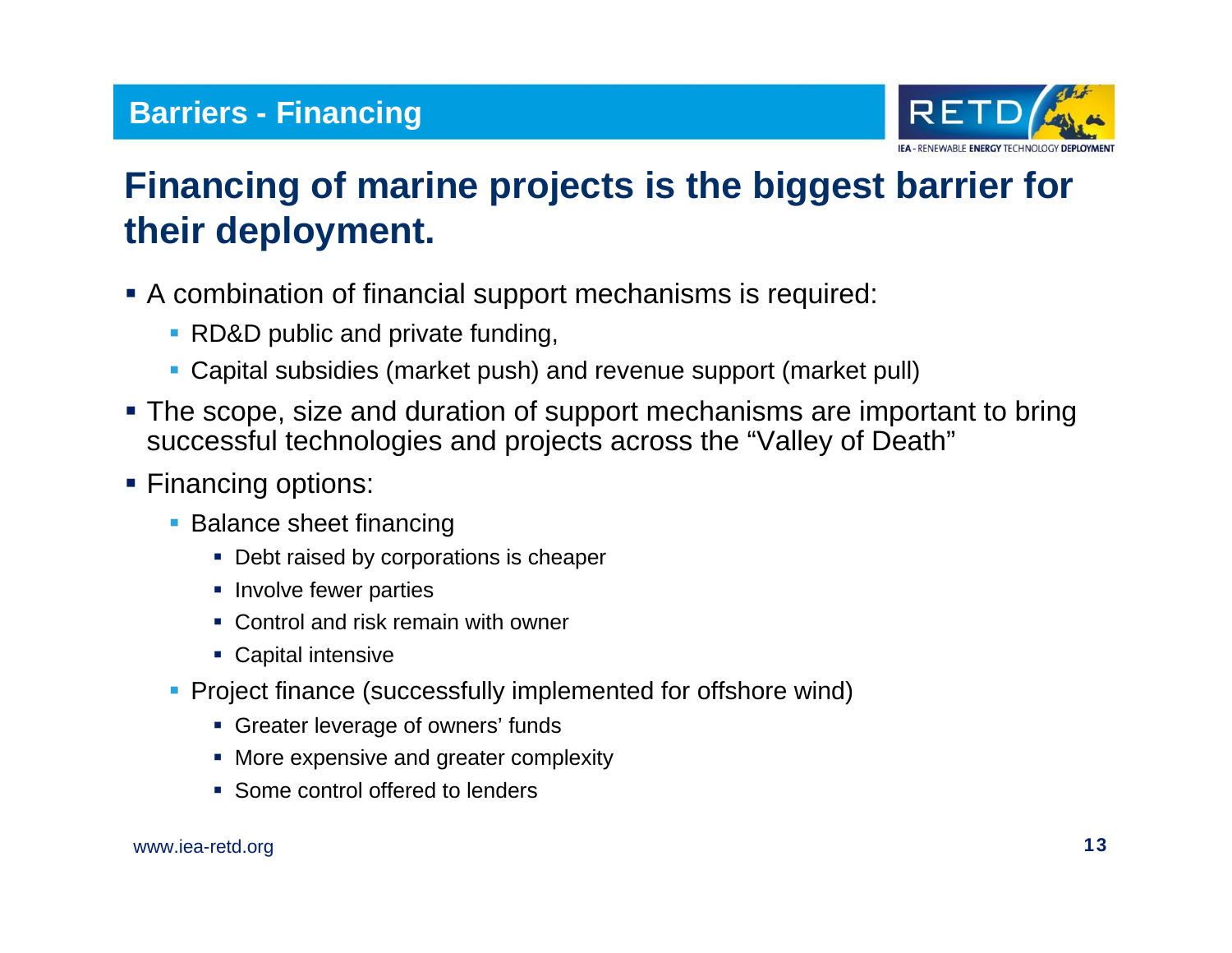

# **Lack of long term, stable policy and inadequate level of financial support is a key barrier**

- Developer and investor confidence is negatively affected by changing environment created by short term, unstable policies
- Levels of financial support (feed in tariffs or tradable certificates) often insufficient resulting in investors and developers seeking less risky alternatives
- Governments can also support by investing in infrastructure (harbours, grid upgrades)
- Success for offshore wind has happened in countries were these barriers were lifted (Belgium, Denmark, Germany and the UK) resulting in significant deployment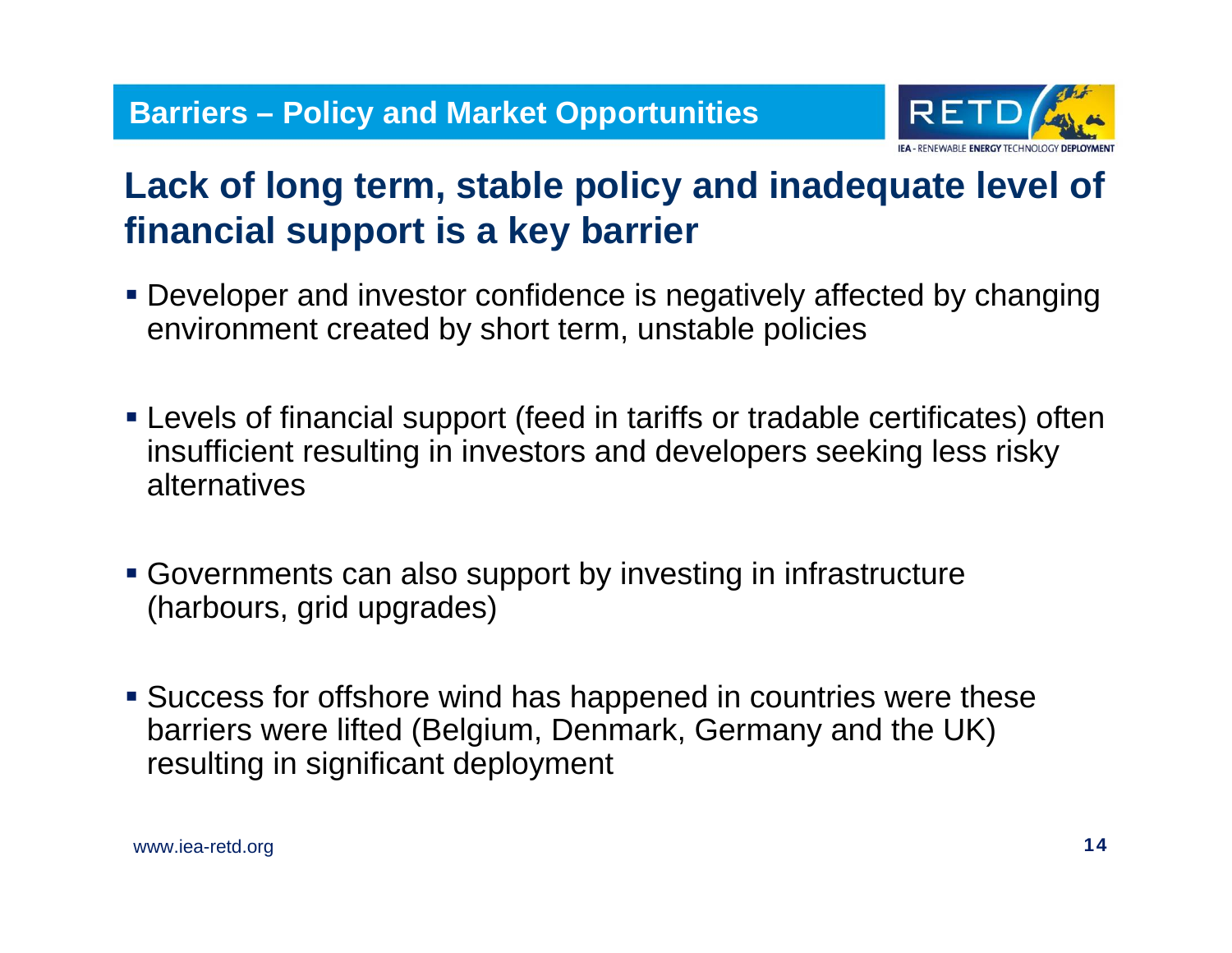### **Barriers – Planning and permitting**



### **Complex planning and permitting processes can detract interest.**



- **Prescriptive planning conditions** limit project and technology options, potentially causing an increase in project costs and timescales.
- **Regulatory barriers** delay upgrades in infrastructure (onshore and offshore grid) leading to increased deployment timescales.
- **Streamlined applications**, one-stop shops and pre-permitted areas have proved successful where deployment has been achieved.
- **Allocation of seabed rights** to the right developers, with clearly defined milestones, is important to minimise the wasted areas occupied by projects that are not progressing.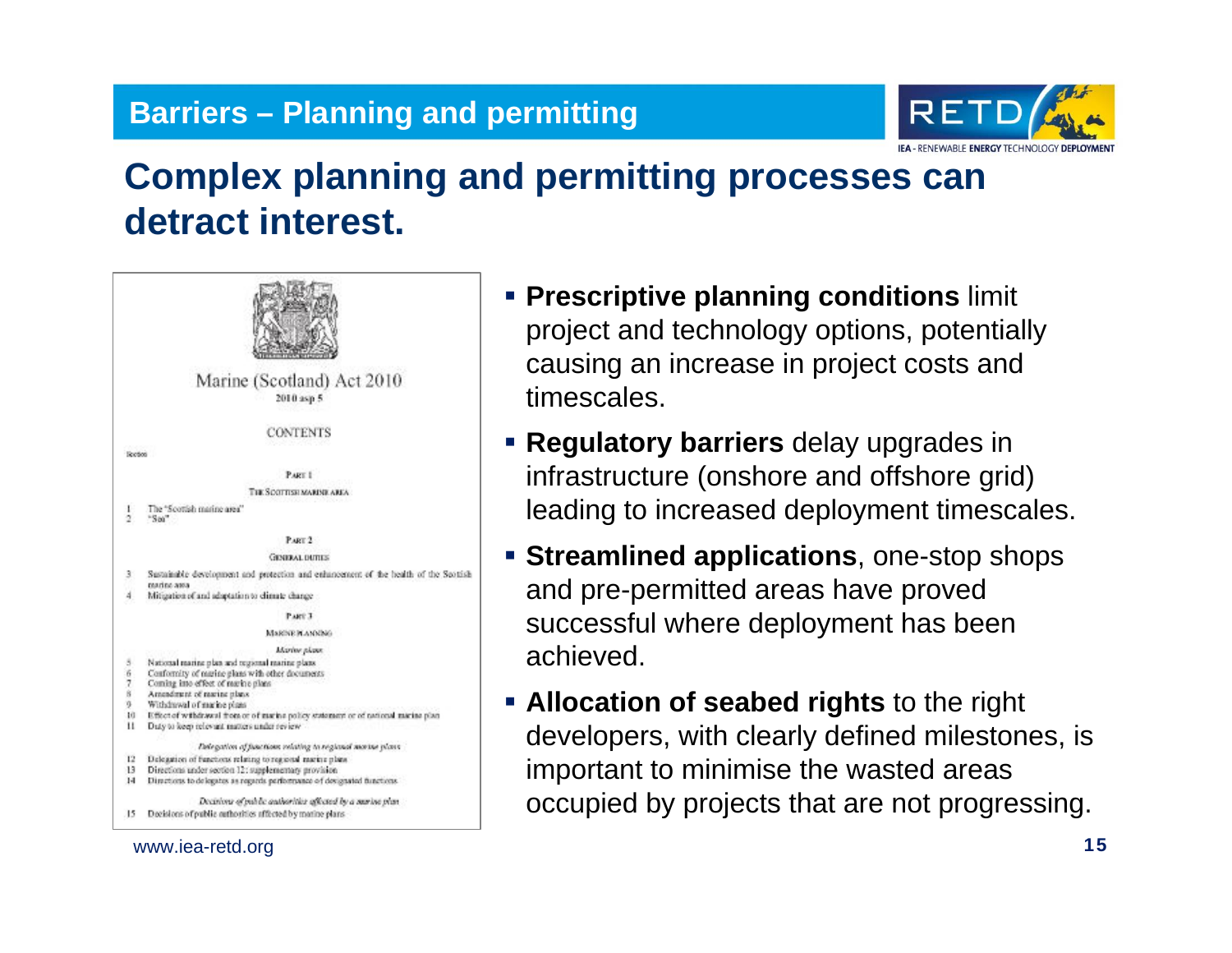### **Barriers - Technology**



## **Key technical challenges are shared by all offshore renewables.**

- **Technical challenges:** 
	- Technology (more advanced models for offshore wind, reaching commercial stage units for wave and tidal)
	- **Design optimisation**
	- **Reliability**
	- **Installation**
	- **Operation and maintenance**
	- **Grid connection (onshore and offshore grid)** and integration
	- **Decommissioning**
- Technical barriers are surmountable but impact on cost of energy
- www.iea-retd.org **16**  RD&D activities are required to remove, reduce or mitigate technical barriers and lower costs





**Source: Marine Current Turbines**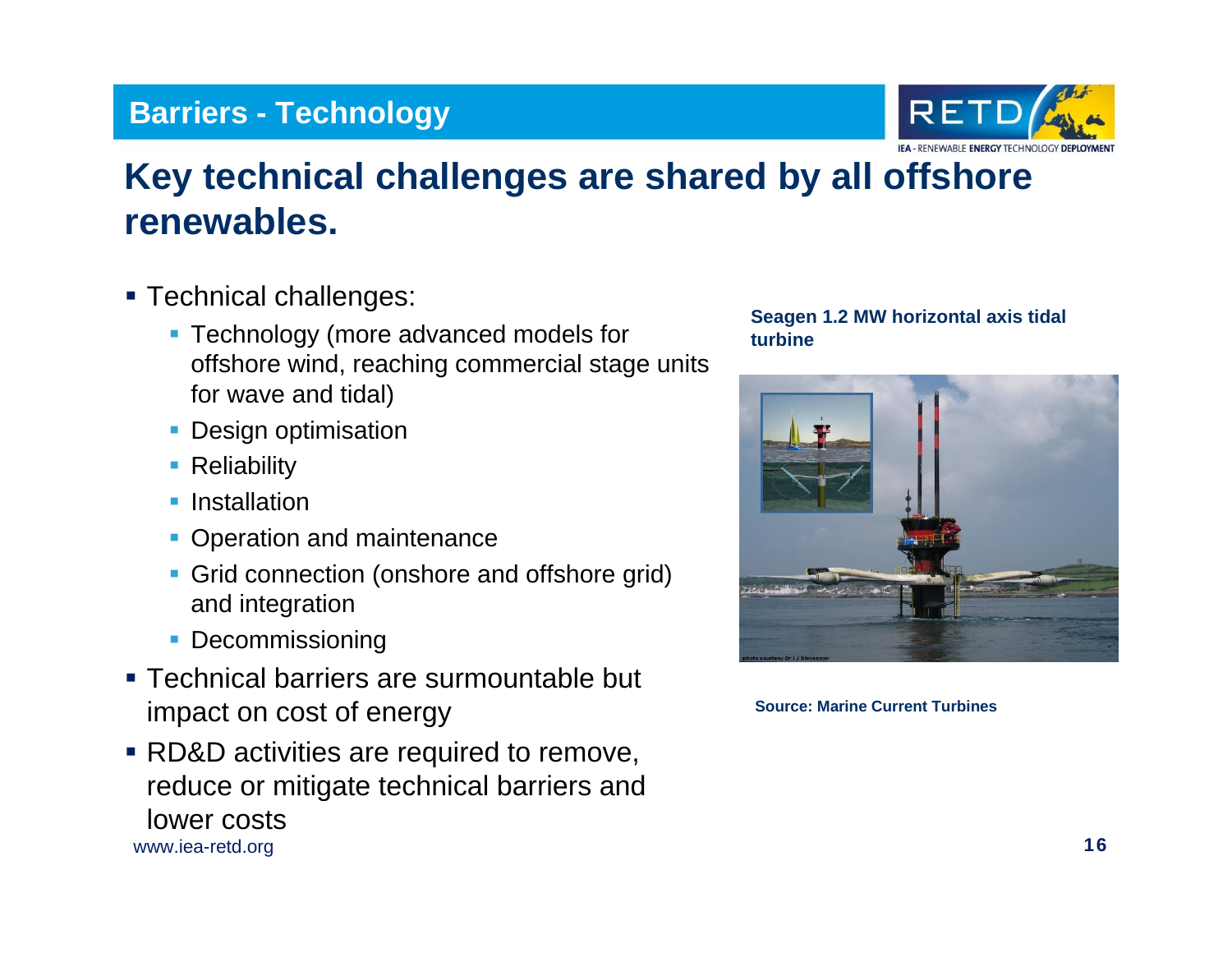### **Barriers - Others**



# **H&S, environment, competitive sea uses, supply chain and skills shortages can all be important barriers**

- **H&S** risks related to construction and operation in the difficult marine environment
- **Environmental concerns** can cause delays, oppositions and increased costs
- **Competitive sea usages** can lead to reduced development opportunities or opposition
- **Supply chain restrictions** can lead to higher costs or delays
- **Skill shortages** can lead to delayed projects and increased risks

#### **Substation installation by floating crane at EnBW Baltic 1 offshore wind farm**



**Source: Mott MacDonald**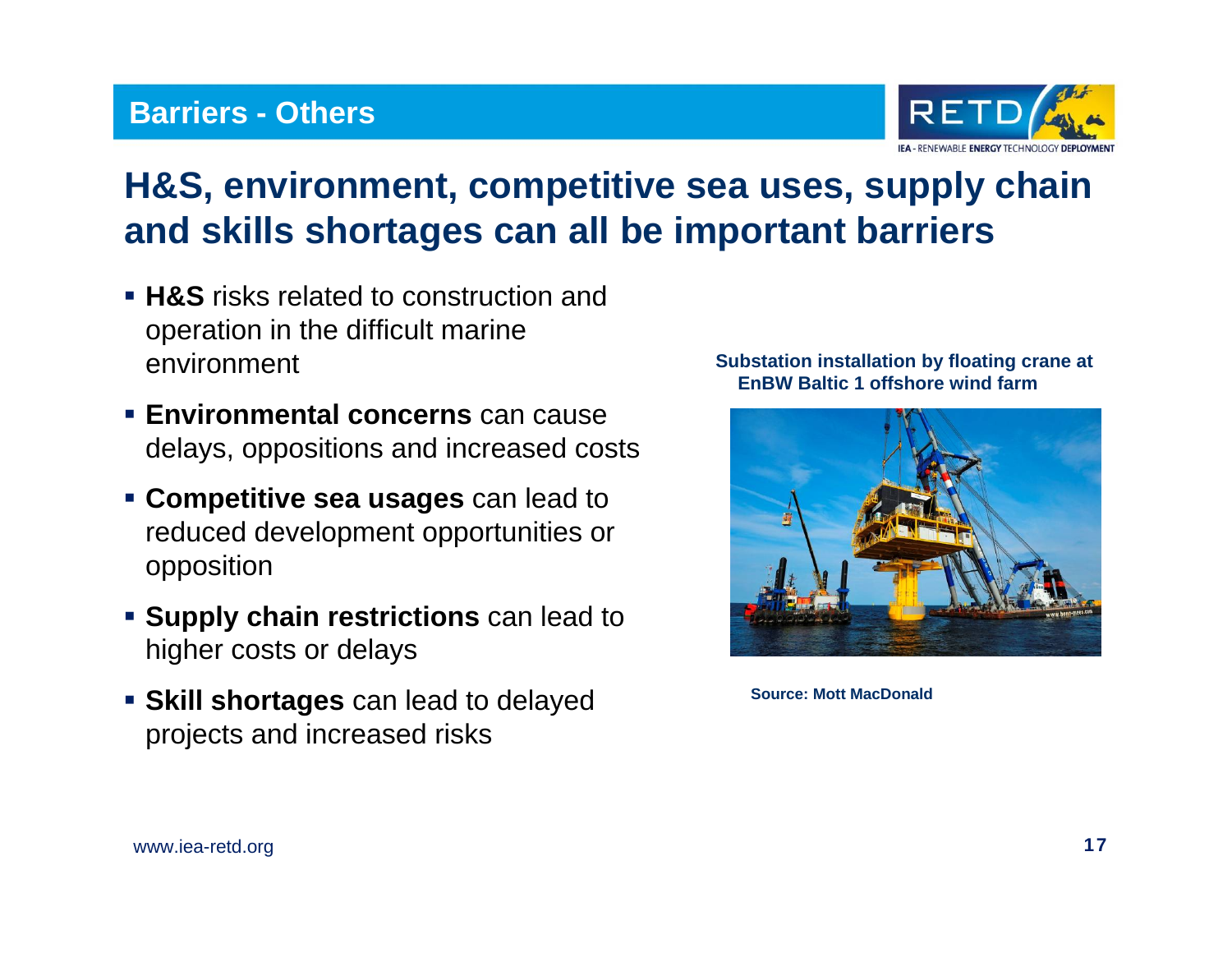

### **Focus on continuing removal of barriers…**

### **Permitting:**

- One-stop agencies instead of large number of government agencies
- **Clear permitting requirements from the start**
- **Definition or identification of suitable offshore development zones**

### **Access to capital:**

- **Funding of pilot project together with private firms**
- Support mechanisms for early investment (tax breaks, grants for device development, underwriting of projects)
- Government financing body to support commercial lending

### **Support for early development:**

- Measuring campaigns, seabed surveys and other measurements
- Clear development milestones so sites are not reserved for projects that will not materialise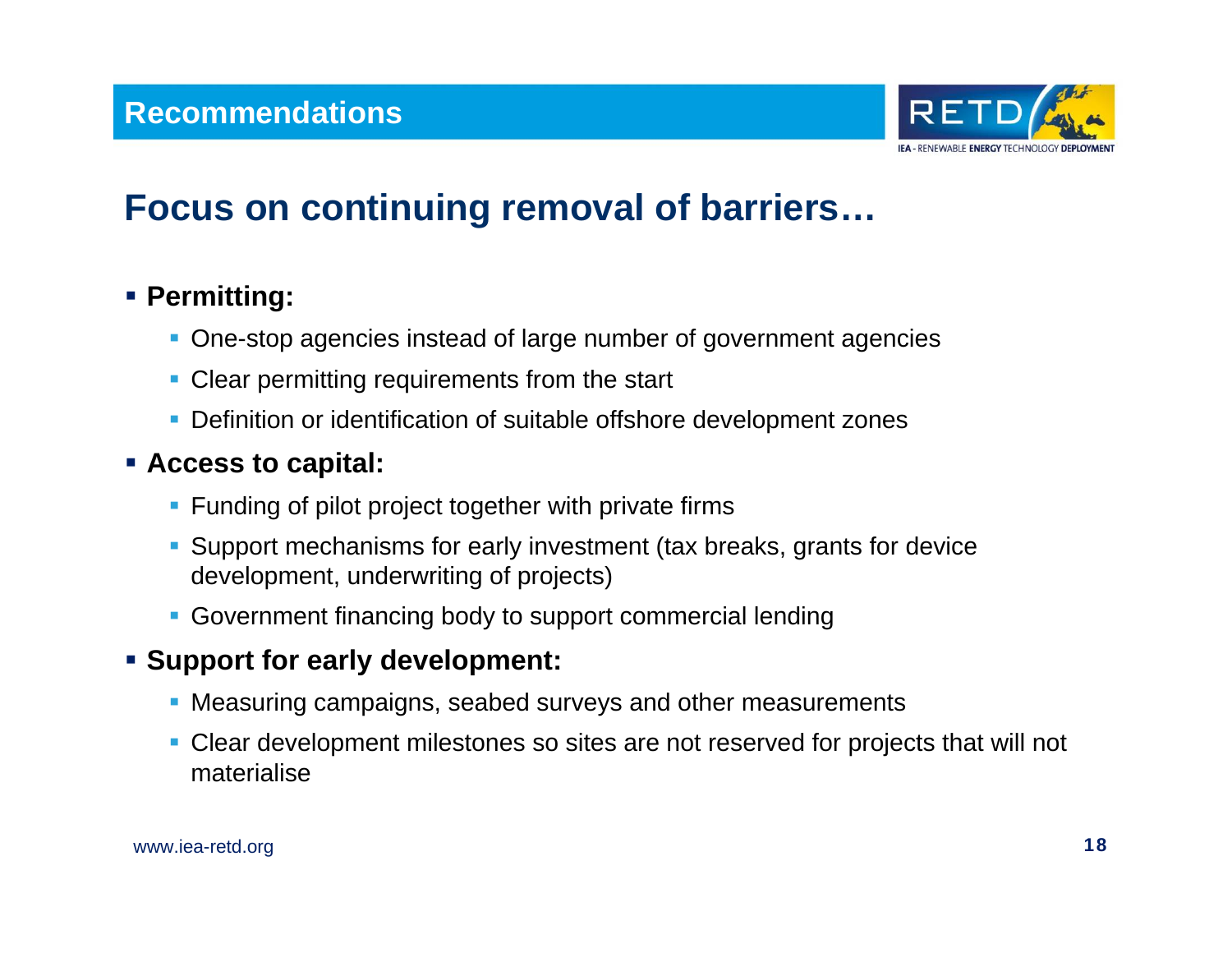

## **Focus on continuing removal of barriers…(Cont'd)**

### **Grid connection:**

- **Clear arrangements for the provision of** suitable grid connection (onshore and offshore)
- Adequate commercial recourse if not available on time

### **Supply chain creation and development:**

- **Funding for device, foundation, mooring** and other services development
- **Provide suitable manufacturing bases and** harbours
- **Create centres of excellence**
- **Support conferences, seminars and other** networking

#### Bremerhaven port current facilities and planned extension for offshore wind



Source: offshore-windport.de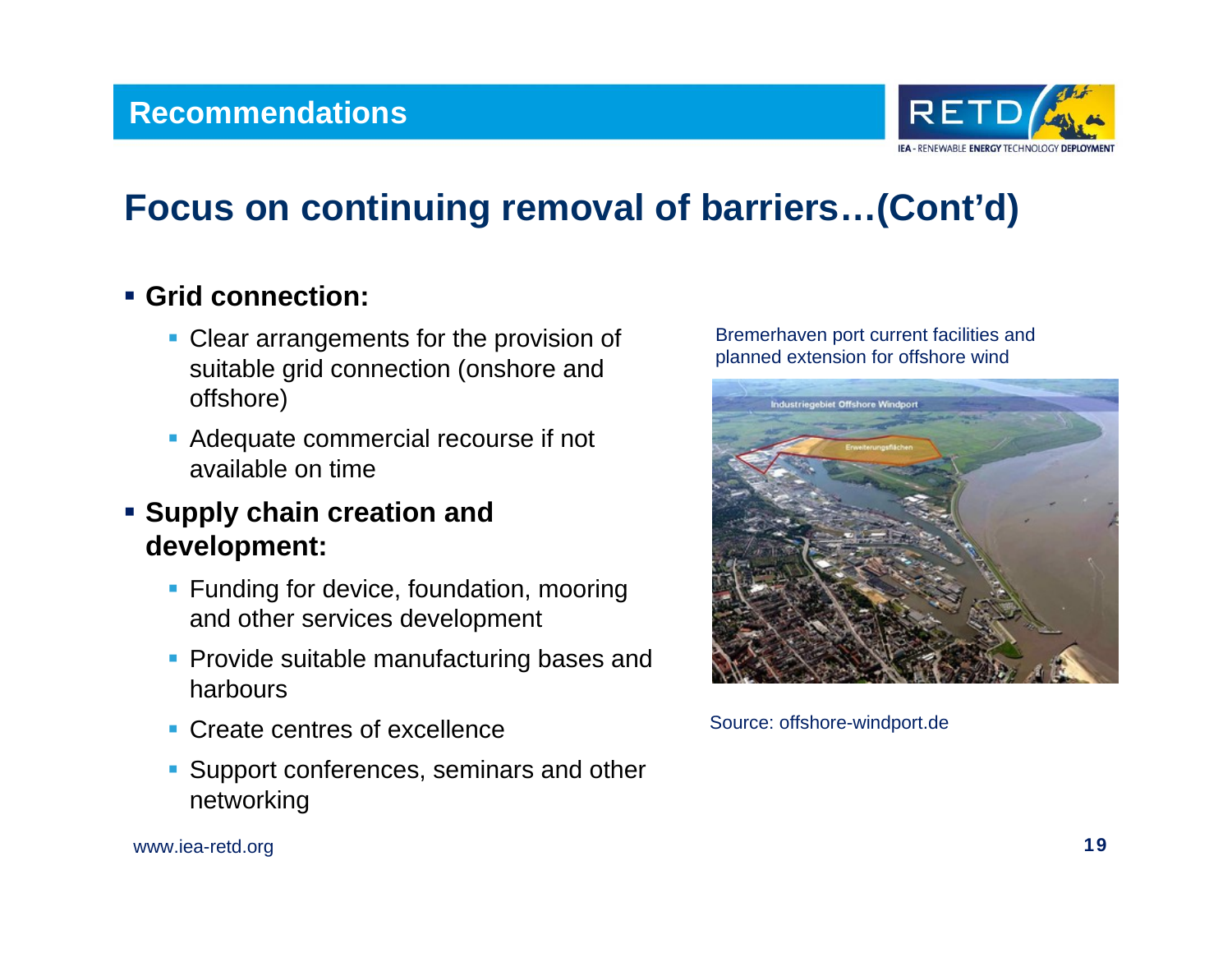

## **Focus on continuing removal of barriers…(Cont'd)**

#### **Skills development:**

- **I** Identification of skills shortages
- Active promotion of career opportunities, training facilities and courses

#### **Health, Safety and Environment:**

- Outline clear environmental requirements in line with Equator Principles
- Mitigation of environmental barriers could be addressed by early, open engagement with the relevant stakeholders, appropriate marine spatial planning and adoption of EIA recommendations
- Adopt internationally accepted H&S guidelines, promote strong industry culture, staff training, best practices and technical innovations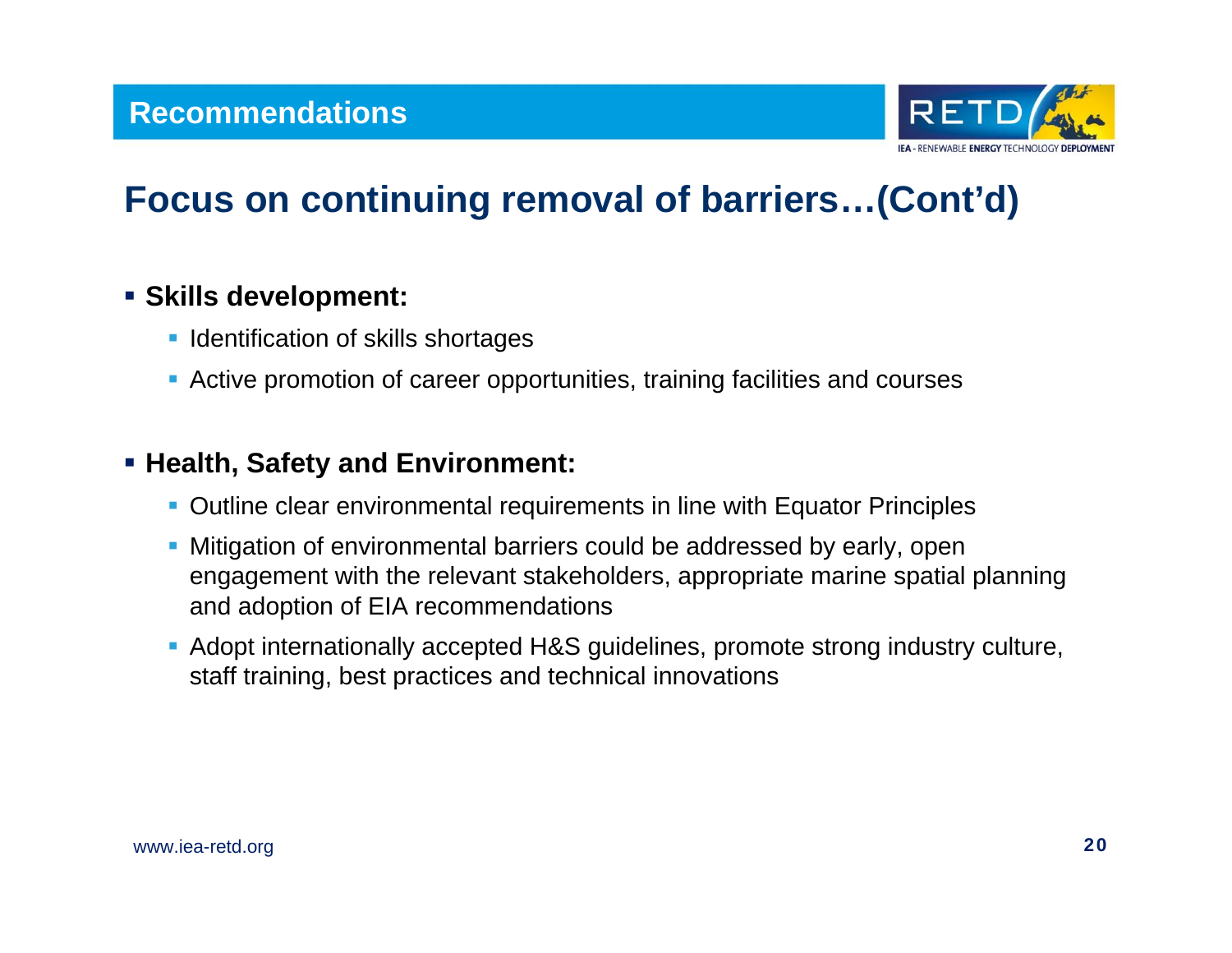### **Market Creation**



# **Flexible support mechanisms that are proportional to risk undertaken and overall desired capacity are needed.**

- **Phased tariffs with pilot projects** implemented in calmer waters to enable lessons to be learned –later projects receiving less support once learning has occurred
- **Flexible tariffs based on** resource, water depth, distance from shore
- **Tendered capacity model** whereby tariffs are bid to develop projects at particular sites



**Installation of Beatrice offshore wind farm**

**Source: Mott MacDonald**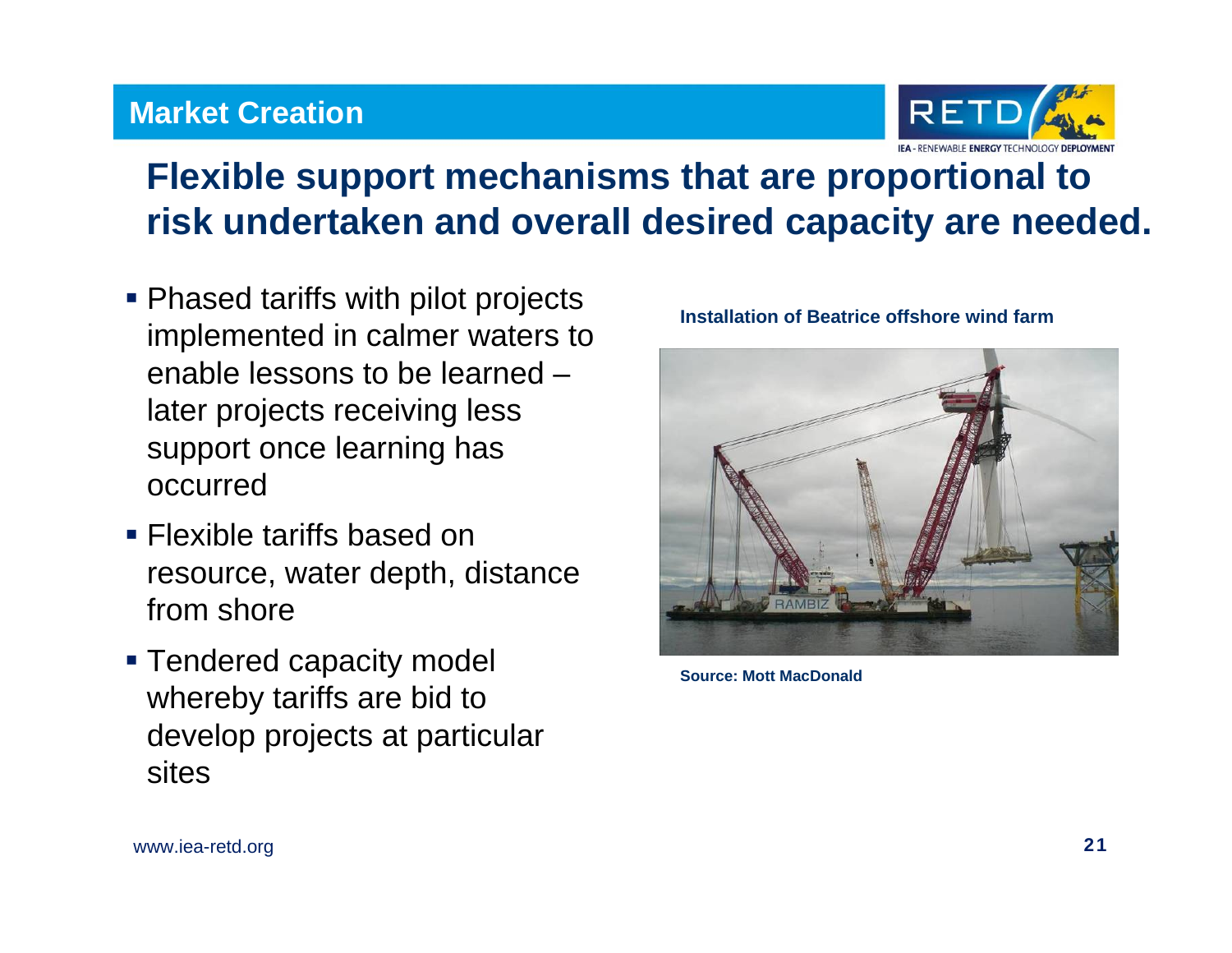

- Objective, Scope and Context
- Costs
- **Barriers**
- Model Policy Framework
- **Project Development Guidelines**
- Conclusions and Recommendations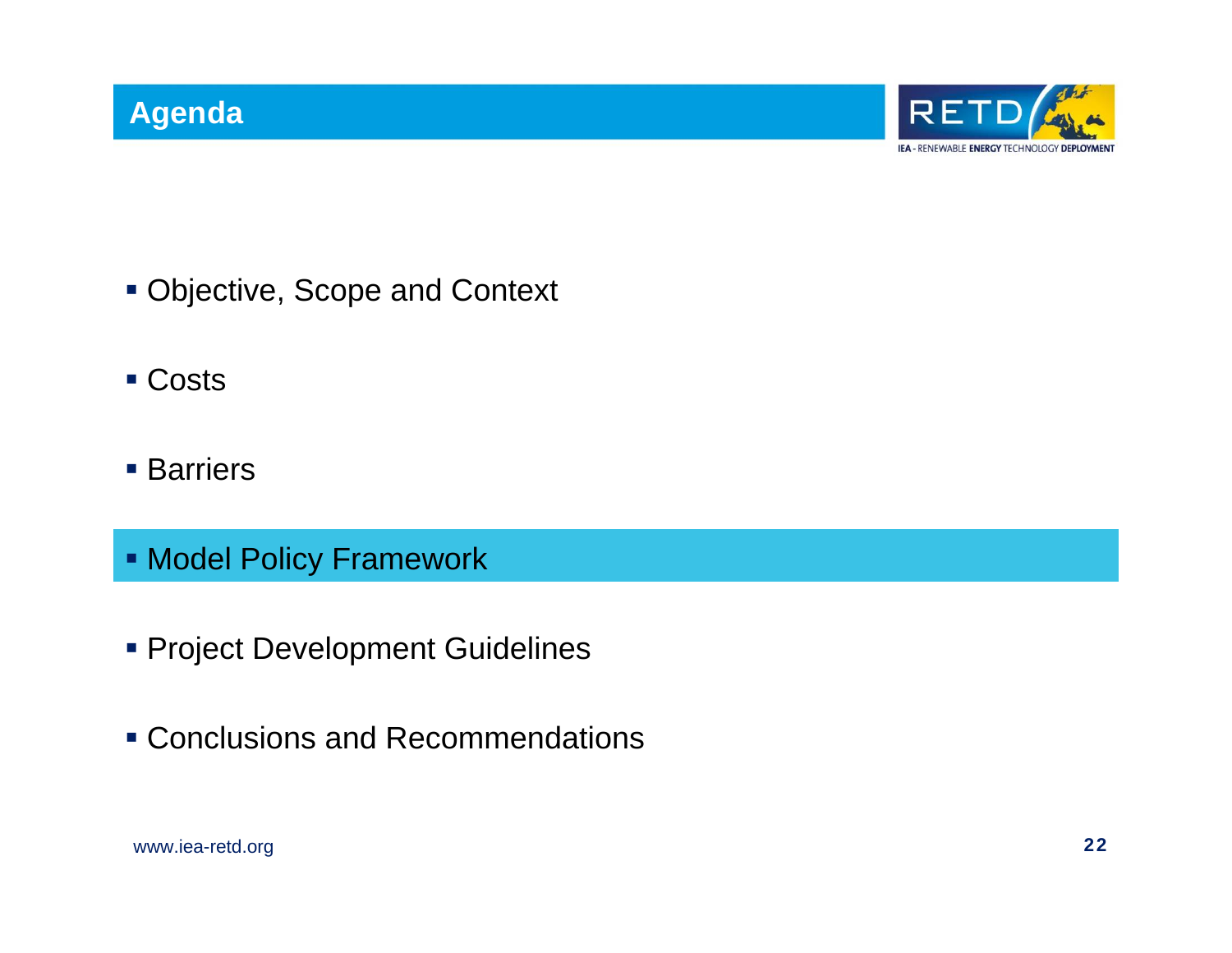

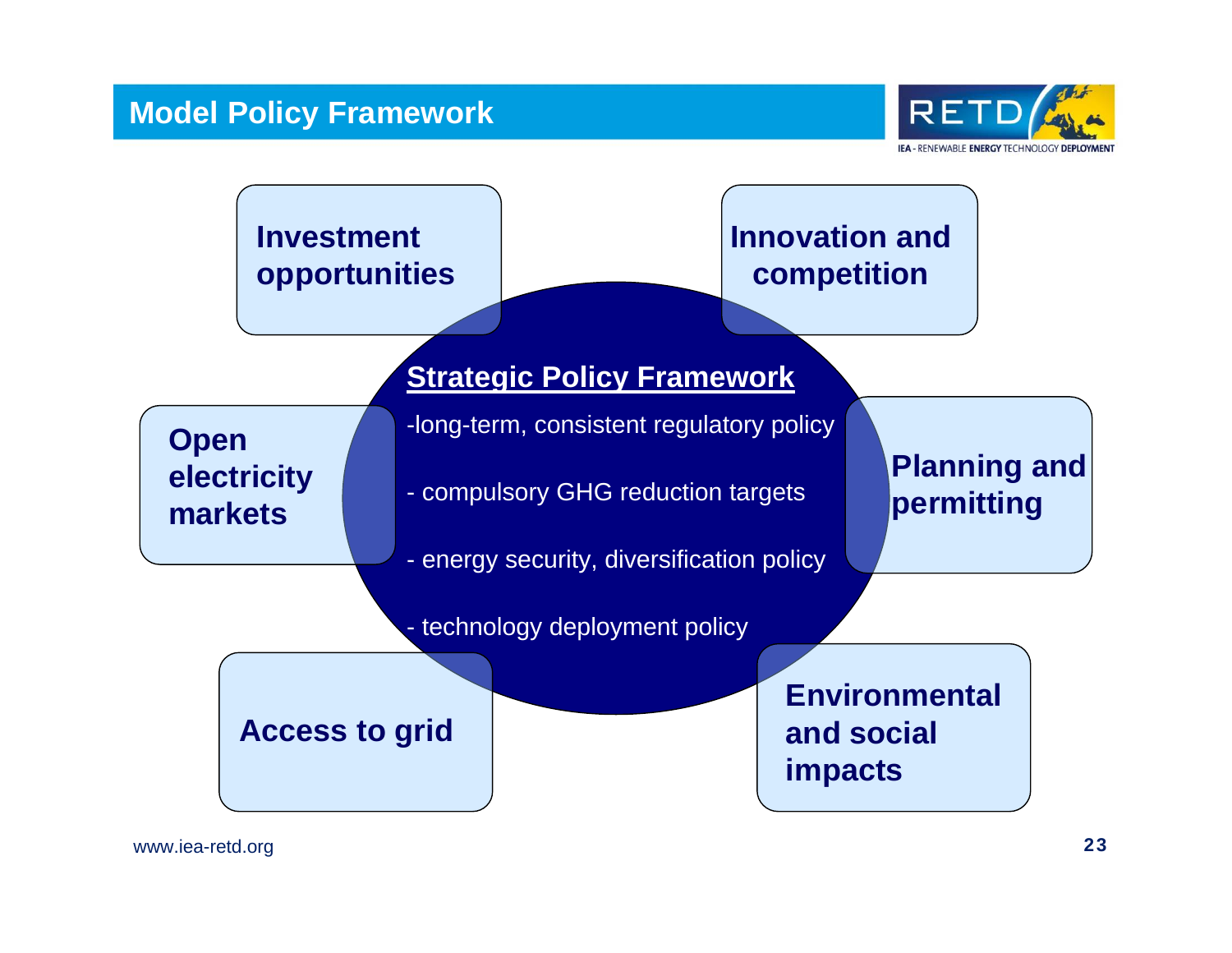

- Objective, Scope and Context
- Costs
- **Barriers**
- Model Policy Framework
- Project Development Guidelines
- Conclusions and Recommendations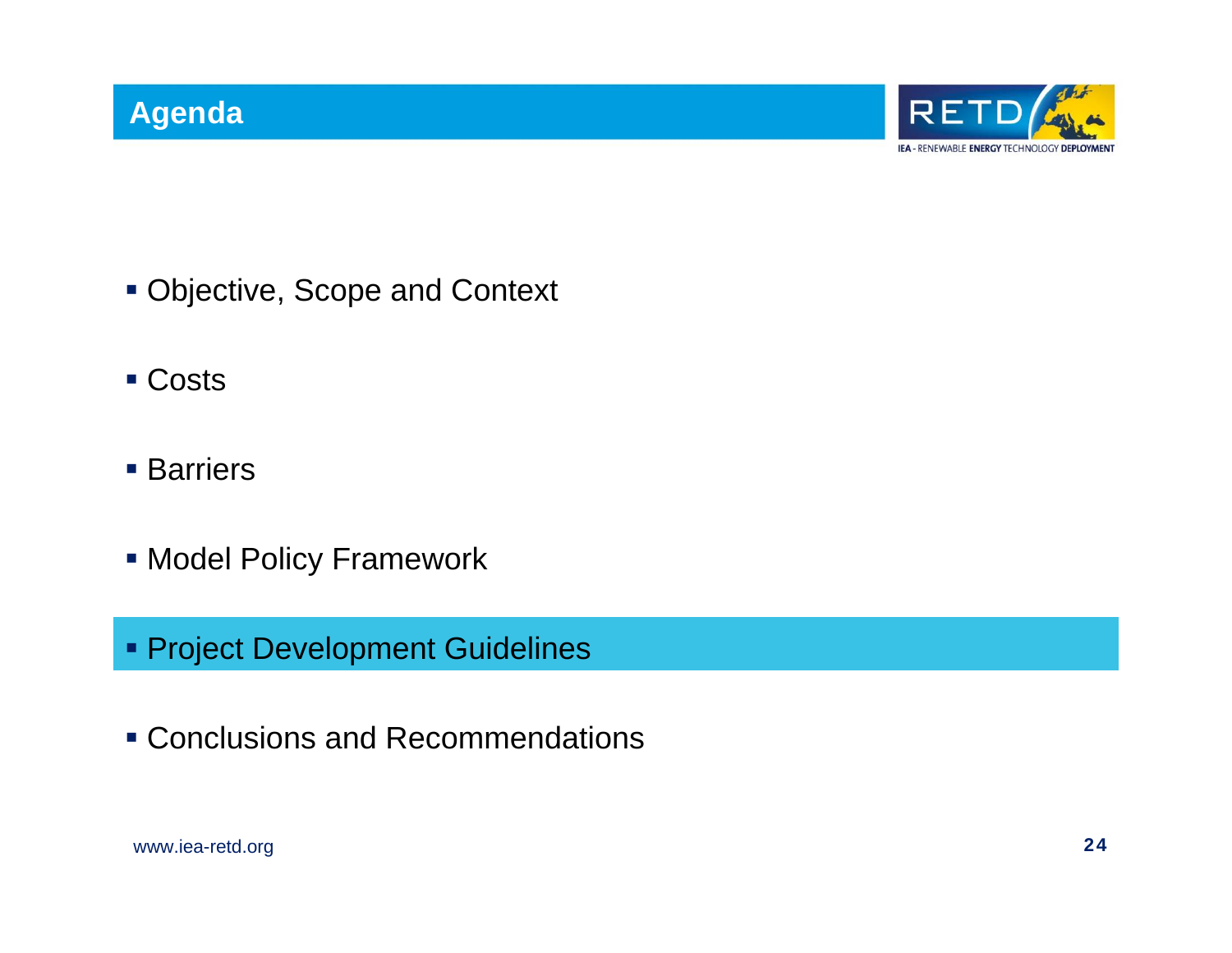

### **Follow best practices at all stages of project development**

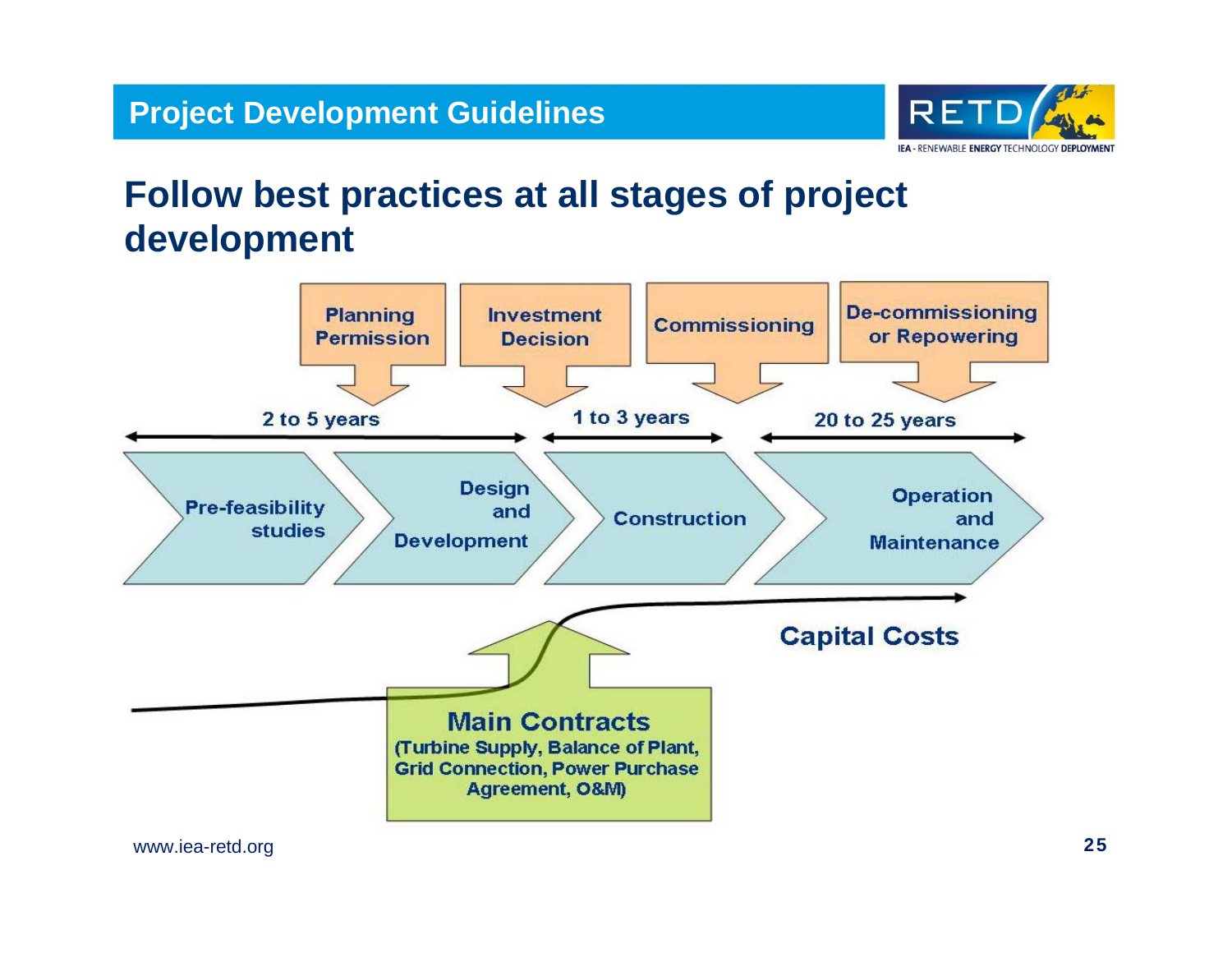

- Objective, Scope and Context
- Costs
- **Barriers**
- Model Policy Framework
- **Project Development Guidelines**

Conclusions and Recommendations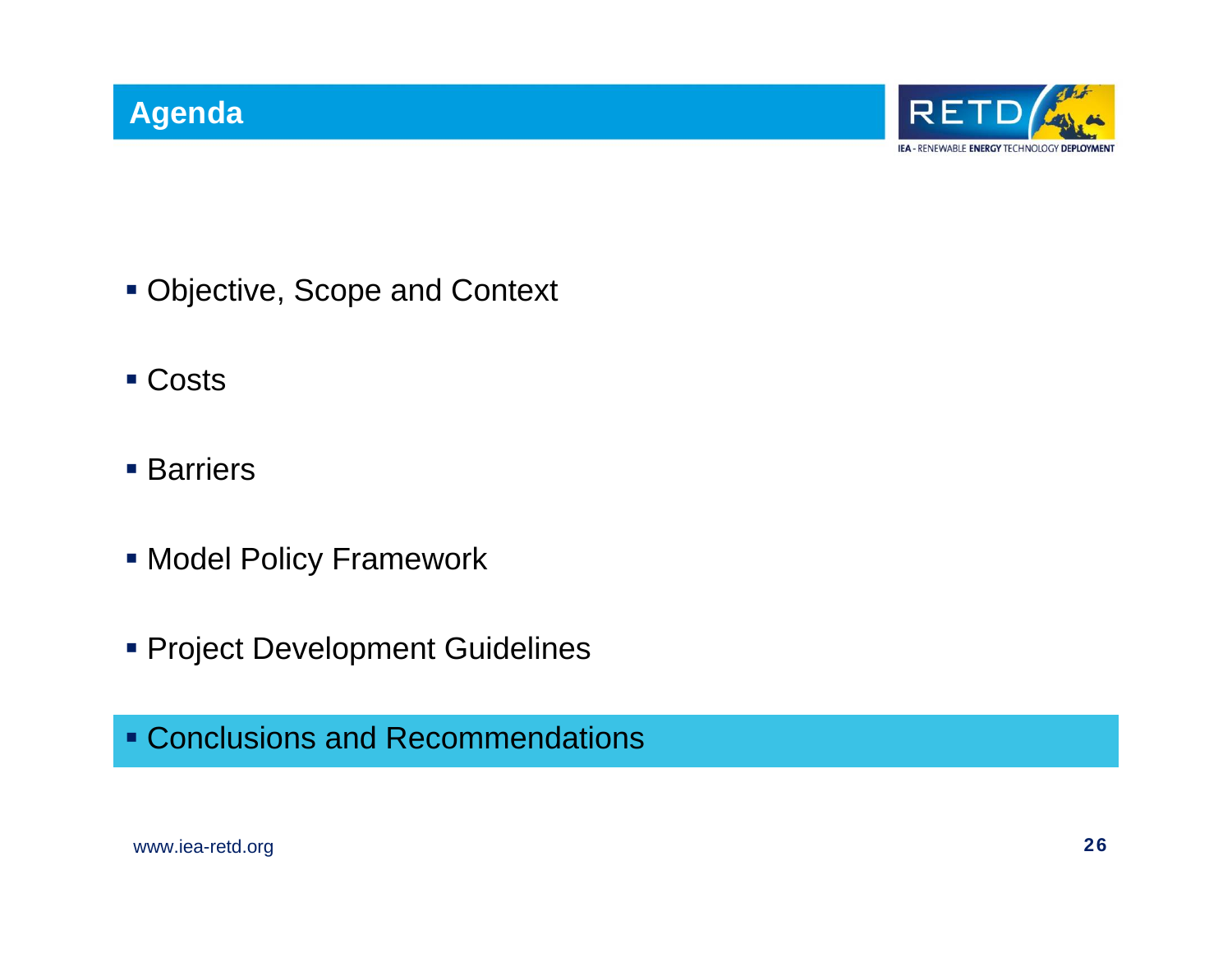

- Offshore renewable technologies can play an important role in meeting policy objectives of cleaner and more secure sources of energy combined with economic opportunity.
- Offshore wind is the front runner with a number of commercial projects already in operation; wave and tidal technologies are reaching full scale demonstrators stage.
- The offshore industry is far from being mature and offshore renewable technologies remain costly and require financial support mechanisms.
- **Barriers remain, but mitigation measures exist.**
- Each country or region faces unique circumstances that shape their decision to support or not the development of offshore RET and projects.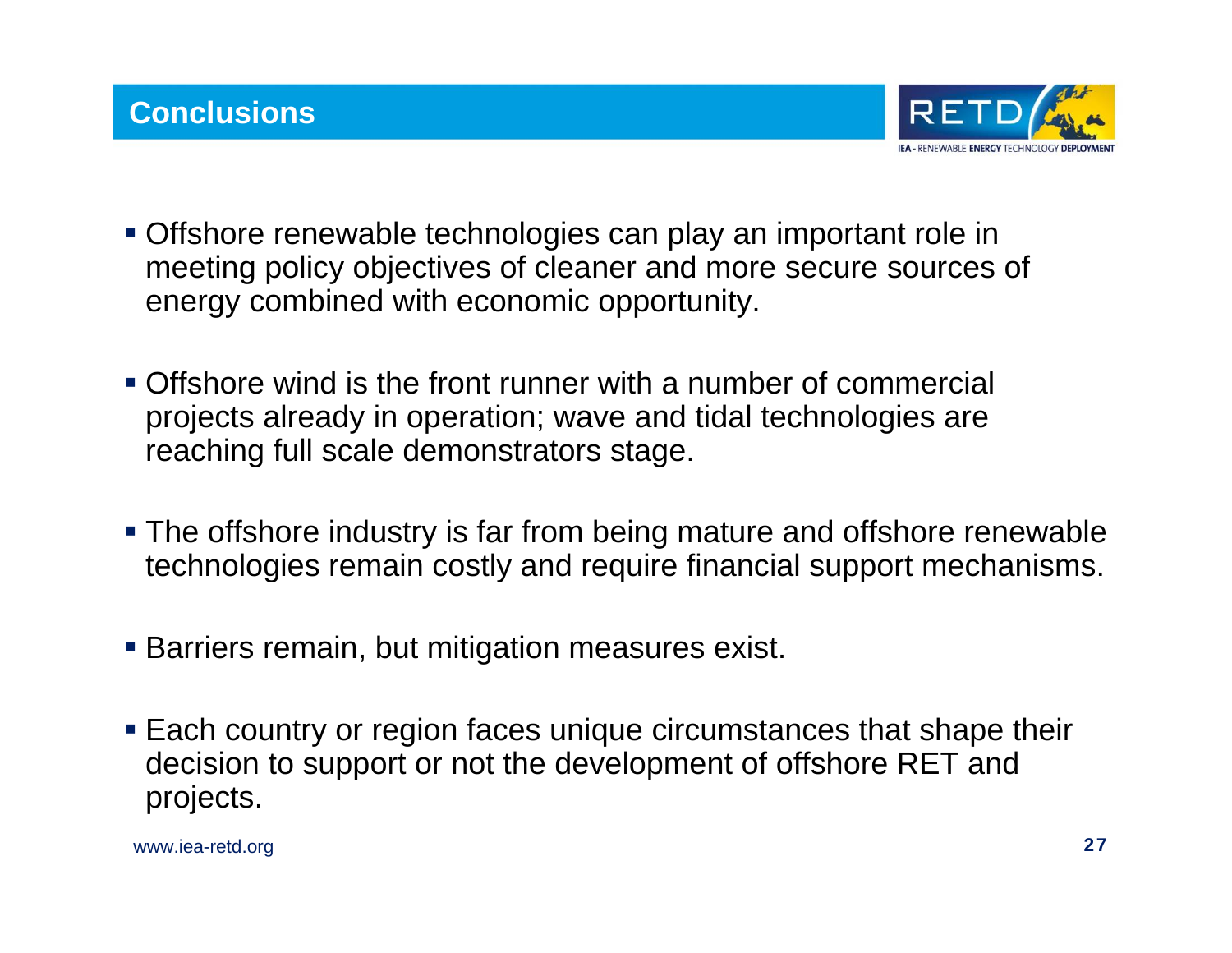

- A model policy framework is suggested that can be used by countries or regions already involved in or considering the development of an offshore RE programme.
- An effective policy framework requires strong and visible support from governments and government agencies to emphasize the commitment to the industry.
- The governments' support can be phased out gradually as technologies mature and risks are reduced.
- Project developers should follow best practices for each stage of projects' lifecycles to minimise risks and reduce cost overruns.